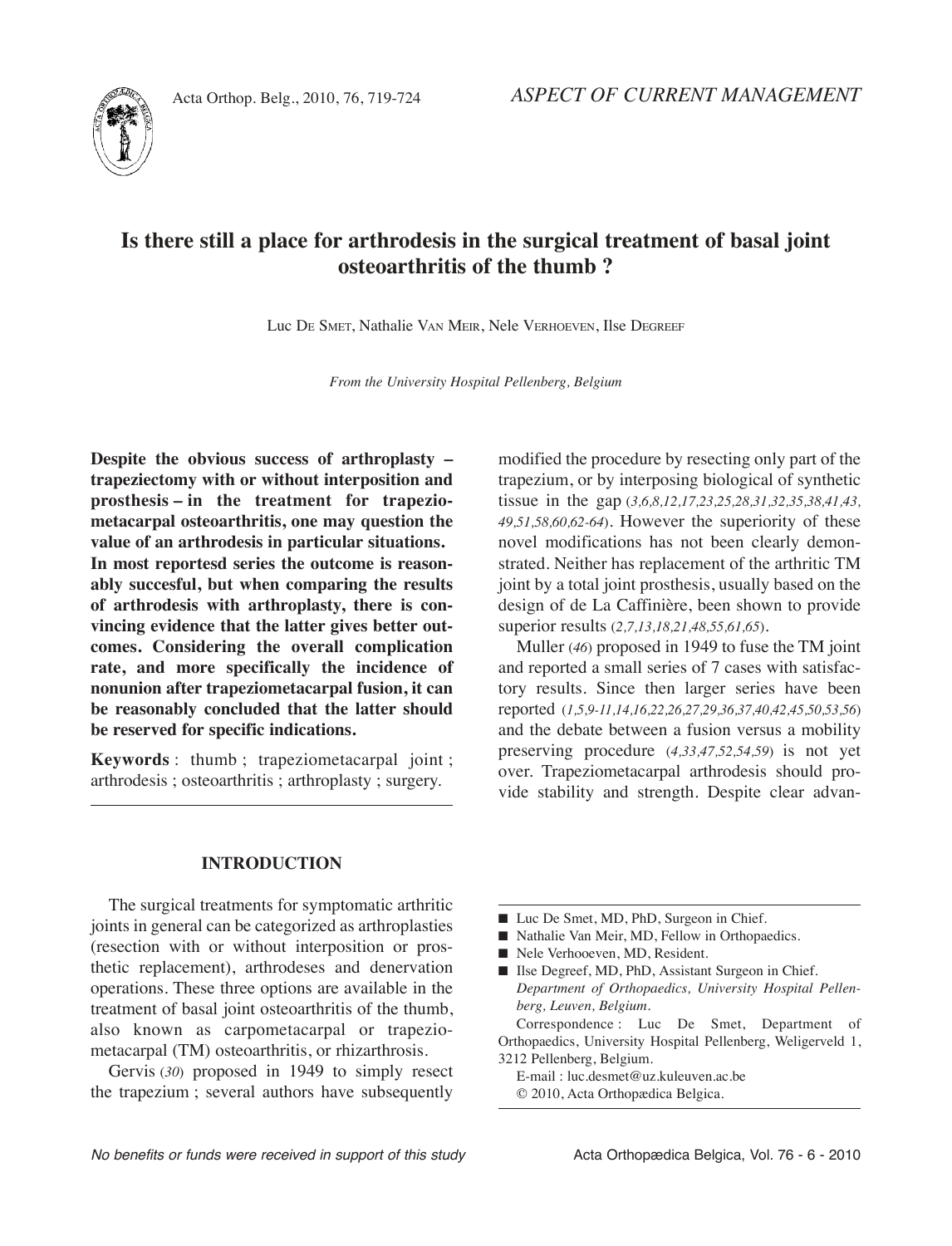tages, the method has been criticized for various reasons : predisposition to increased arthritis in adjacent joints, significant limitation in range of motion, limited ability to flatten the hand, necessity for prolonged postoperative immobilisation, compensatory hyperextension of the metacarpophalangeal joint (MCP) and a high rate of nonunion. The authors have reviewed the literature in order to assess the value of arthrodesis in the treatment of carpometacarpal osteoarthritis of the thumb

Finally Lorea *et al* in 2002 (*44*) described a denervation technique and reported promising outcomes, but their results could not be reproduced by other authors.

# **ImportanCe of CmC mobIlIty In overall hanD funCtIon**

Althrough practically all textbooks and biomechanical papers stress the importance of the trapeziometacarpal joint in overall thumb function, the implication of fusing this joint on thumb mechanics and hand function has not been studied extensively. Jensen *et al* (*39*) and Herck *et al* (*34*) studied the influence of joint motion (CMC, MCP and IP) of the thumb on mechanical functions of the hand in healthy volunteers, particularly grip strength and dexterity. From these surveys it was clear that the width of the first web was determinant in hand function. This width is assured by the mobility of the CMC joint. We could confirm this statement (*34*).

## **teChnIque of CmC arthroDesIs**

A longitudinal incision over the dorso-radial aspect of the trapeziometacarpal joint between the short and long thumb extensors, protecting the sensitive branches of the radial nerve, or a hockey stick incision on the lateral aspect of the thumb (Moberg-Geda or Wagner approach) can be used. We prefer the latter. A longitudinal incision of the capsule is performed and the degenerated joint surfaces are resected. the position of the first metacarpal is placed in about 15° extension and in moderate antepulsion. In fact in the resting position the pulp of the thumb should fall on the lateral side of the PIP of the index finger. Usually an iliac bone graft is interposed. Internal fixation can be carried out with K-wires, K-wires and cerclage, staples, or plates and screws. A forearm hand thumb spica cast is applied for 5 to 8 weeks. Stokel *et al* (*57*) have tested several fixation techniques and the combination of longitudinal K-wires and tension band cerclage seemed to be the most solid construction (fig 1). Mureau *et al* used plate and screws (*47*). Forseth and Stern (*27*) reported the complications of plates and screws in trapeziometacarpal arthrodesis. They concluded that there was no advantage of plate and screws compared to simple K-wires.

Staples were used by Caputo and Bennett (*9*). Clough *et al* (*15*) reported on failure of Herbert screws to obtain fusion.

## **OUTCOMES**

The primary goal when treating basal joint osteoarthritis of the thumb is to relieve pain. Most surgical procedures effectively reach this goal in middle aged women. There is however in contem-



*Fig 1.* — Successful arthrodesis with K-wires and cerclage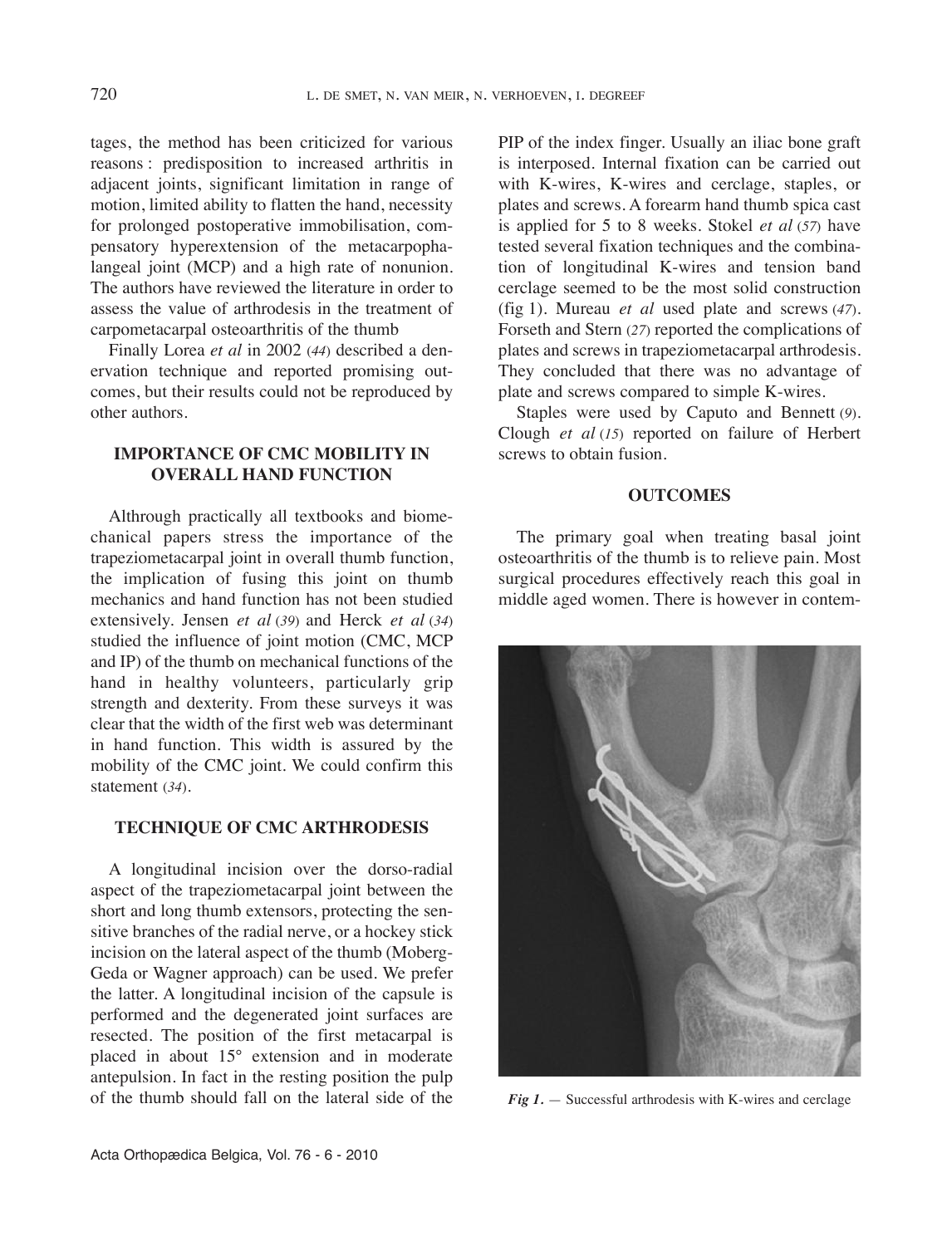porary orthopaedics a continuous shift from arthrodesis towards arthroplasty, for almost all joints. However in young and active patients, secondary objectives such as preservation of stability and strength in the thumb become equally important. Trapeziometacarpal arthrodesis restores or is supposed to restore stability and strength. Clinical outcomes are satisfactory in general but complications – and more specifically nonunions – are numerous (*1,5,9-11,14,16,22,26,27,29,36,37,40,42,45,46, 50,53,56*).

The nonunion rate in a pooled group of 14 series was 13% (table I). Much higher non-union rates have however been observed in some series. Mattson (*45*) had a 47% non-union rate in 19 cases with cerclage wiring. Alberts and Engkvist (*1*) had 6 non-unions in 33 patients, and only 20 patients were satisfied with the outcome. Pardini *et al* (*50*) added a tension band wire and had union in all of their six cases. Fixation with K-wires only was performed by Karlsson  $(N = 43, 98\%$  satisfaction, 4 nonunions) (*40*). Stark *et al* (*56*) had only 2 nonunions in 30 patients, also with K-wires only, with or without bone grafts. Cavallazzi and Spreafico (*11*) had 8 nonunions in 43 fused thumbs, using K-wires. House *et al* (*36*) had a 24% nonunion rate in 21 tetraplegic patients. Clough *et al* (*15*) with Herbert screws in 11 cases had 38% non-unions but  $100\%$  satisfaction. The pinch strength at one year follow-up was 90% in all cases. Caputo and Bennett (*9*) used staples for fixation and observed 100% satisfaction in 20 cases, with 10% nonunion. Eiken and Carstman (*20*) also used staples and had 3 non-unions in 21 cases. Bamberger *et al* (*5*) had 75% satisfied patients at 4 years follow-up with 8% non-unions and a key pinch strength of more than 98%. Chamay and Paget-Monerod (*14*) with several fixation types had 87.5% unions in 32 patients, with 94% patient satisfaction and  $82\%$  key pinch strength. They did not use bone grafts. Our series had a high nonunion rate (fig 2) and less favourable patient satisfaction than most reported series. Most patients however were involved in workmen's compensation or had other secondary gains (*22*).

| <b>Author</b>           | Year | N   | % Satisfaction | % Nonunion     | <b>Ref</b> |
|-------------------------|------|-----|----------------|----------------|------------|
| Pardini et al           | 1982 | 6   | $\gamma$       | $\Omega$       | 50         |
| Mattson                 | 1969 | 19  | $\overline{?}$ | 50             | 45         |
| Eiken & Carsten         | 1970 | 23  | $\overline{?}$ | 13             | 26         |
| Stark et al             | 1977 | 28  | 100            | 7              | 56         |
| Cavallazzi & Spreafico  | 1986 | 42  | 98             | 21             | 11         |
| Alberts & Engkvist      | 1989 | 29  | 61             | 33             | 1          |
| Clough et al            | 1990 | 11  | 100            | 46             | 15         |
| Karlsson                | 1991 | 43  | 91             | 9              | 40         |
| Bamberger et al         | 1992 | 37  | $\overline{?}$ | 8              | 5          |
| Caputo & Bennett        | 1993 | 20  | 100            | 10             | 9          |
| Chamay & Piaget-Morerod | 1994 | 29  | 78             | 13             | 14         |
| Lisanti et al           | 1997 | 52  | 85             | 8              | 42         |
| Fulton & Stern          | 2001 | 59  | 97             | $\overline{7}$ | 29         |
| Forseth & Stern         | 2003 | 26  | 81             | 8              | 27         |
| De Smet et al           | 2005 | 35  | 27 to 88       | 31             | 22         |
| Rizzo et al             | 2009 | 126 | 96             | 14             | 53         |

Table I. — Outcome of different series of basal joint osteoarthritis treated with trapeziometacarpal arthrodesis (N : number)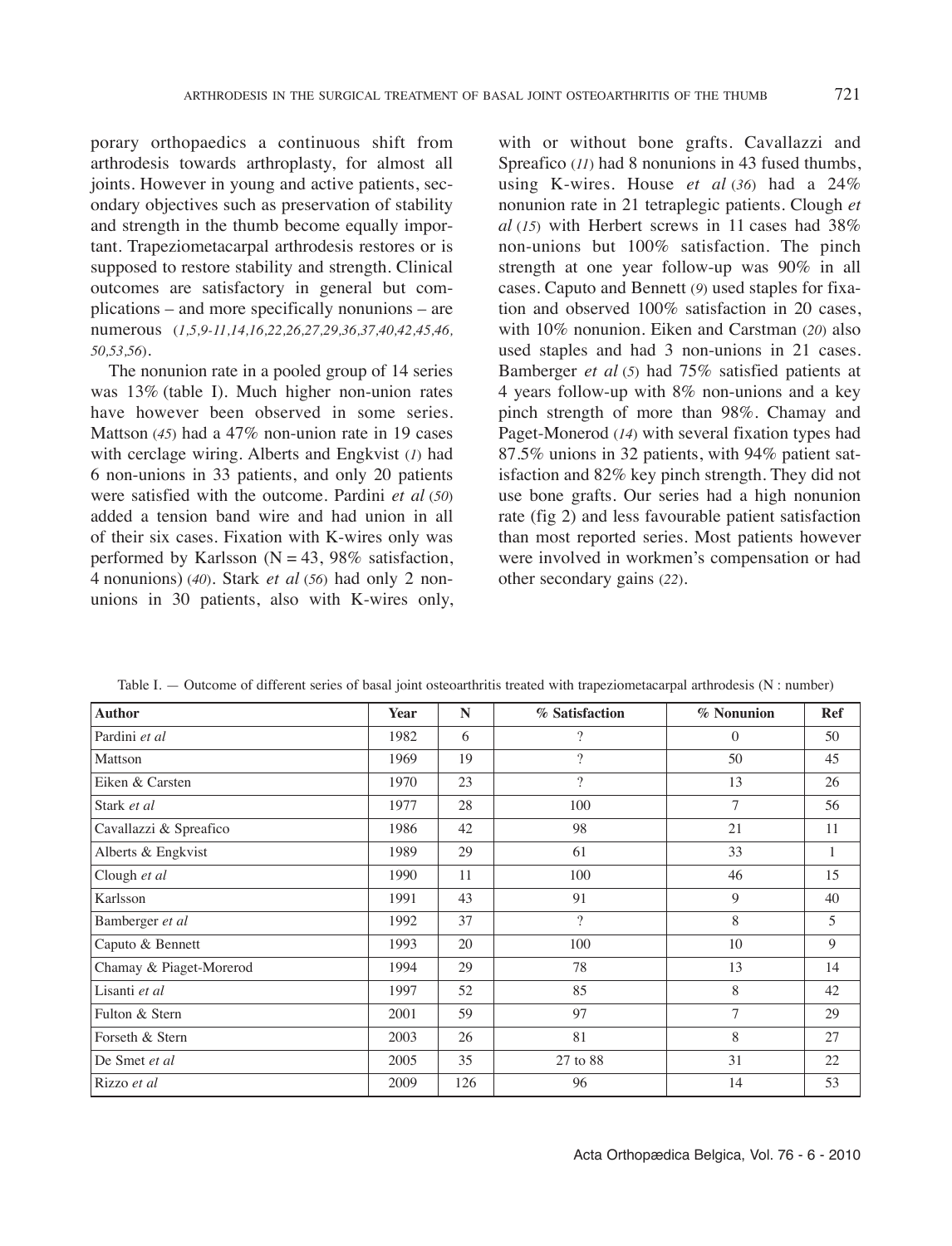

*Fig 2.* — Obvious non-union

### **ComparatIve serIes**

Recently a few authors have compared trapeziometacarpal arthrodesis with the more popular trapeziectomy with ligament reconstruction/ tendon interposition technique (LRTI) (table II). Mureau *et al* (*47*) and Raven *et al* (*52*) found that trapeziectomy with LRTI was more successful in terms of pain relief. The range of motion was better in the LRTI group in the series of Hartigan *et al* (33), Mureau *et al* (*47*), and Raven *et al* (*52*). Only in the

| Table II. — Comparative series. (LRTI) : ligament reconstruc- |  |  |
|---------------------------------------------------------------|--|--|
| $tion/t$ endon interposition; $AD = arth$ rodesis             |  |  |

| <b>Author</b>      |      | <b>Year LRTI</b> | AD | Ref |
|--------------------|------|------------------|----|-----|
| Mureau et al       | 2001 | 32               | 24 | 47  |
| Hartigan et al     | 2001 | 58               | 49 | 33  |
| Schroder et al.    | 2002 | -18              | 18 | 54  |
| Taylor et al       | 2005 | 36               | 25 | 59  |
| Raven <i>et al</i> | 2007 | 28               | 17 | 52  |

series of Hartigan *et al* (*33*) was a better key pinch grip found in the arthrodesis group. The other comparative series found no difference in grip, pinch or key pinch force. Hartigan *et al* (*33*), Mureau *et al* (47) and Taylor *et al* (59) reported fewer complications in the LRTI groups. Schroder *et al* (54) found no measurable difference between both techniques.

## **ConClusIons : a valuable optIon In lImIteD InDICatIons**

Despite overall favourable results, the high number of complications is not in favour of arthrodesis of the tM joint in basal joint osteoarthritis of the thumb, in the typical population of middle aged women. Theoretically arthrodesis should be indicated for manual workers but there is no hard evidence for this statement. We can however delineate specific conditions under which arthrodesis should be preferred. In severe ligament laxity (such as in Ehler Danlos disease), in paralytic conditions (tetraplegics) and in inflammatory arthritis, arthrodesis is the first choice. In failed procedures, arthrodesis is sometimes the only possible way out (fig 3).



*Fig 3.* — Salvage procedure after failed, multioperated basal joint arthritis.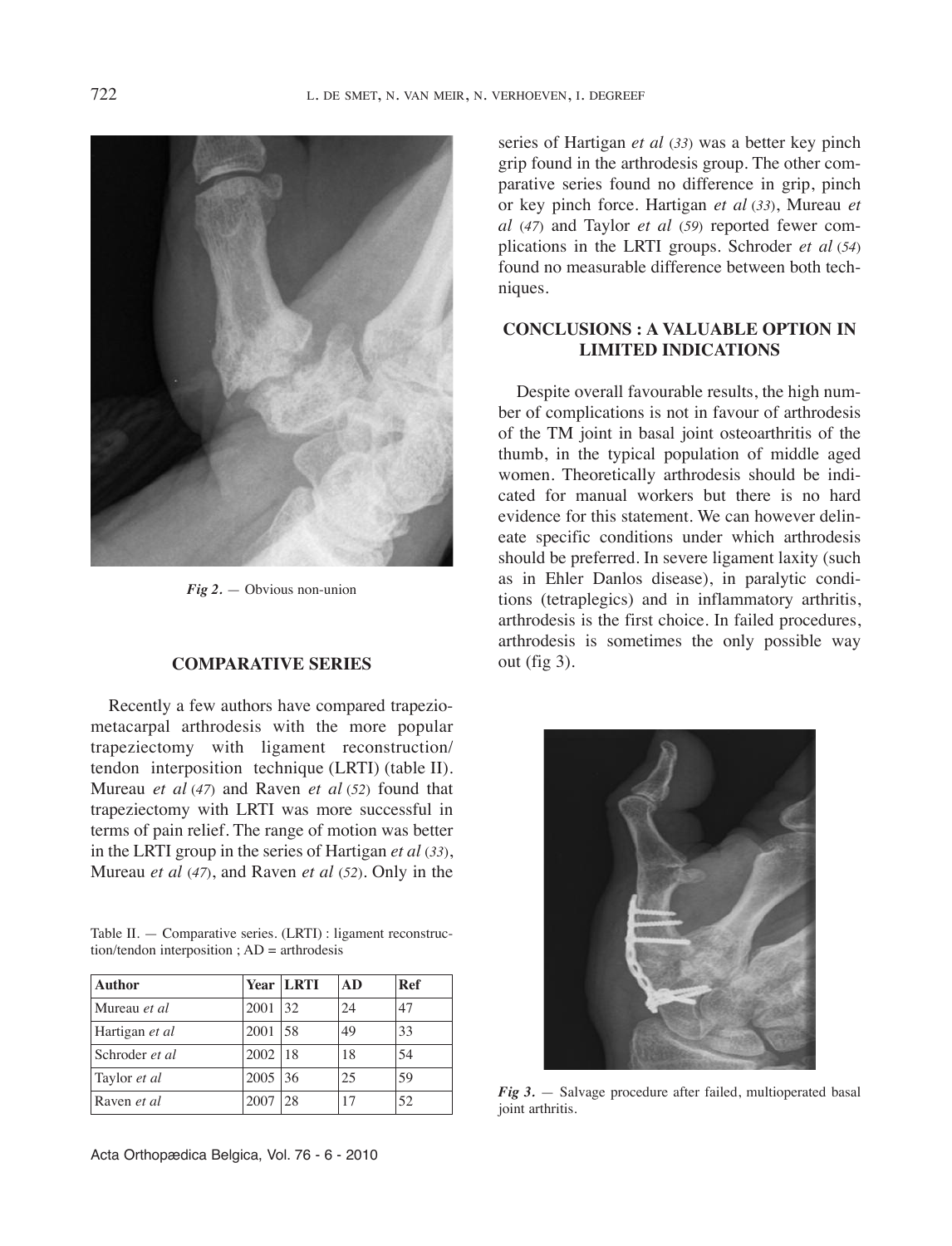#### **referenCes**

- **1. alberts K, engkvist o.** Arthrodesis of the first carpometacarpal joint. *Acta orthop scand* 1989 ; 60 : 258-260.
- **2. alnot J, saint-laurent y.** total trapeziometacarpal arthroplasty : report of 17 cases of degenerative arthritis of the trapeziometacarpal joint. *Ann chir Main* 1985 ; 4 : 11-15.
- **3. amadio p, millender l, smith r.** Silicon spacer or tendon spacer for trapezium resection arthroplasty : comparison of results. *J Hand surg* 1982 ; 7 : 237-244.
- **4. amadio p, De silva s.** Comparison of the results of trapeziometacarpal arthrodesis and arthroplasty in men with osteoarthritis of the trapeziometacarpal joint. *Ann chir Main* 1990 ; 9 : 358-363.
- **5. bamberger h, stern p, Kiefhaber t, mcDonough J, Cantor R.** Trapeziometacarpal joint arthrodesis : a functional evaluation. *J Hand surg* 1992 ; 7-A : 605-611.
- **6. belcher h, nicoll J.** A comparison of trapeziectomy with and without ligament reconstruction and tendon interposition. *J Hand surg* 2000 ; 25-B : 350-356.
- **7. boecksteins m, sinding a, elholm K, rechnagel K.** Replacement of the trapeziometacarpal joint with a cemented (Caffiniere) prosthesis. *J Hand surg* 1989 ; 14-A : 83-89.
- **8. burton r, pellegrini v.** Surgical management of basal joint arthritis of the thumb. Part II. Ligament reconstruction with tendon interposition arthroplasty. *J Hand surg* 1986 ; 11-A : 324-332.
- **9. Caputo R, Bennett J.** Power staple fixation in trapeziometacarpal arthrodesis. *J Hand surg* 1993 ; 18-A : 926-929.
- **10. Caroll r**. Arthrodesis of the carpometacarpal joint of the thumb : a review of patients with a long postoperative period. *clin orthop Relat Res* 1987 ; 220 : 106-110.
- 11. **Cavallazzi R, Spreafico G.** Trapezio-metacarpal arthrodesis today : why ? *J Hand surg* 1986 ; 11-B : 250-254.
- **12. Chaise f, friol J, Gaisne e, bellemere p.** [Stabilizationinterposition arthroplasty in peri-trapezial arthritic lesions. Apropos of a prospective series of 200 cases.] (in French). *Ann chir Main* 1994 ; 13 : 153-161.
- **13. Chakrabati a, robinson a, Gallagher p.** de la Caffiniere thumb carpometacarpal replacements. *J Hand surg* 1997 ; 22-B : 695-698.
- **14. Chamay a, piaget-morerod f.** Arthrodesis of the trapeziometacarpal joint. *J Hand surg* 1994 ; 19-B : 489- 497.
- **15. Clough D, Crouch C, bennett J.** Failure of trapeziometacarpal arthrodesis with use of the Herbert screw and limited immobilization. *J Hand surg* 1990 ; 15-A : 706-711.
- **16. Damen a, Dijkstra t, van der lei b, van Dunnen W, Robinson P.** Long-term results of arthrodesis of the carpometacarpal joint of the thumb. *scand J plast Recon Hand surg* 2001 ; 35 : 407-413.
- **17. Davis t, brady o, barton n, lunn p, burke f.** Trapeziectomy alone, with tendon interposition or with lig-

ament reconstruction ? A randomized prospective study. *J Hand surg* 1997 ; 22-B : 689-694.

- **18. de la Caffinière J.** Long-term results of total trapeziometacarpal prostheses in osteoarthritis of the thumb. *Rev chir orthop* 1991 ; 77 : 312-321.
- **19. de la Caffinière J.** [A trapezio-metacarpal prosthesis.] (in French) *Rev chir orthop* 1973 ; 59 : 299-308.
- **20. de la Caffinière J, aucouturier p.** trapezio-metacarpal arthroplasty by total prosthesis. *Hand* 1979 ; 11 : 41-46.
- **21. de la Caffinière J, rothe p.** [total trapezoid-metacarpal prosthesis after 10 years.] (in French). *Acta orthop Belg* 1985 ; 51 : 699-706.
- **22. De smet l, vaes f, van Den broecke J.** Arthrodesis of the trapeziometacarpal joint for basal joint osteoarthritis of the thumb. *chir Main* 2005 ; 24 : 222-224.
- **23. De smet l, sioen W, spaepen D.** treatment of basal joint arthritis of the thumb : trapeziectomy with or without tendon interposition/ligament reconstruction. *Hand surg* 2004 ; 9 : 5-9**.**
- **24. Dell p, brushart t, smith r.** treatment of trapeziometacarpal arthritis : results of resection arthroplasty. *J Hand surg* 1978 ; 3 : 243-249.
- **25. Dhar s, Greay I, Jones W, beddow f.** Simple excision of the trapezium for osteoarthritis of the carpometacarpal joint of the thumb. *J Hand surg* 1994 ; 19-B : 485-488.
- **26. eiken o, Carsten n.** Functional assessment of basal joint fusion of the thumb. *scand J plast Recon Hand surg* 1970 ; 4 : 123-125.
- **27. forseth m, stern p.** Complications of trapeziometacarpal arthrodesis using plate and screw fixation. *J Hand surg* 2003 ; 28 : 342-345.
- 28. Froimson A. Tendon arthroplasty of the trapeziometacarpal joint. *clin orthop* 1970 ; 70 : 191-199.
- **29. fulton D, stern p.** trapeziometacarpal arthrodesis in primary osteoarthritis : a minimum two-year follow-up study. *J Hand surg* 2001 ; 26-A : 109-114.
- **30. Gervis W.** A review of excision of the trapezium for osteoarthritis of the trapezio-metacarpal joint after twentyfive years. *J Bone Joint surg* 1973 ; 55-B : 56-57.
- **31. Gervis W.** Excision of the trapezium for osteoarthritis of the trapeziometacarpal joint. *J Bone Joint surg* 1949 ; 31-B : 537-539.
- **32. Gibbons G, Gosal h, Choudri a, magnussen p.** Trapeziectomy for basal joint osteoarthritis : 3-19 years follow-up. *Int Orthop* (SICOT) 1999 ; 23 : 216-218.
- **33. hartigan b, stern p, Kiefhaber t.** thumb carpometacarpal osteoarthritis : arthrodesis compared with ligament reconstruction and tendon interposition. *J Bone Joint surg* 2001 ; 83-A : 1470-1478.
- **34. herck I, steenwerckx a, De smet l, fabry G.** Is there a correlation between mobility of the thumb and mechanical hand function ? *Acta orthop Belg* 1996 ; 62 : 30-33.
- **35. hollevoet n, Kinnen l, moermans J, ledoux p.** Excision of the trapezium for osteoarthritis of the trapeziometacarpal joint of the thumb. *J Hand surg* 1996 ; 21-B : 458-462.